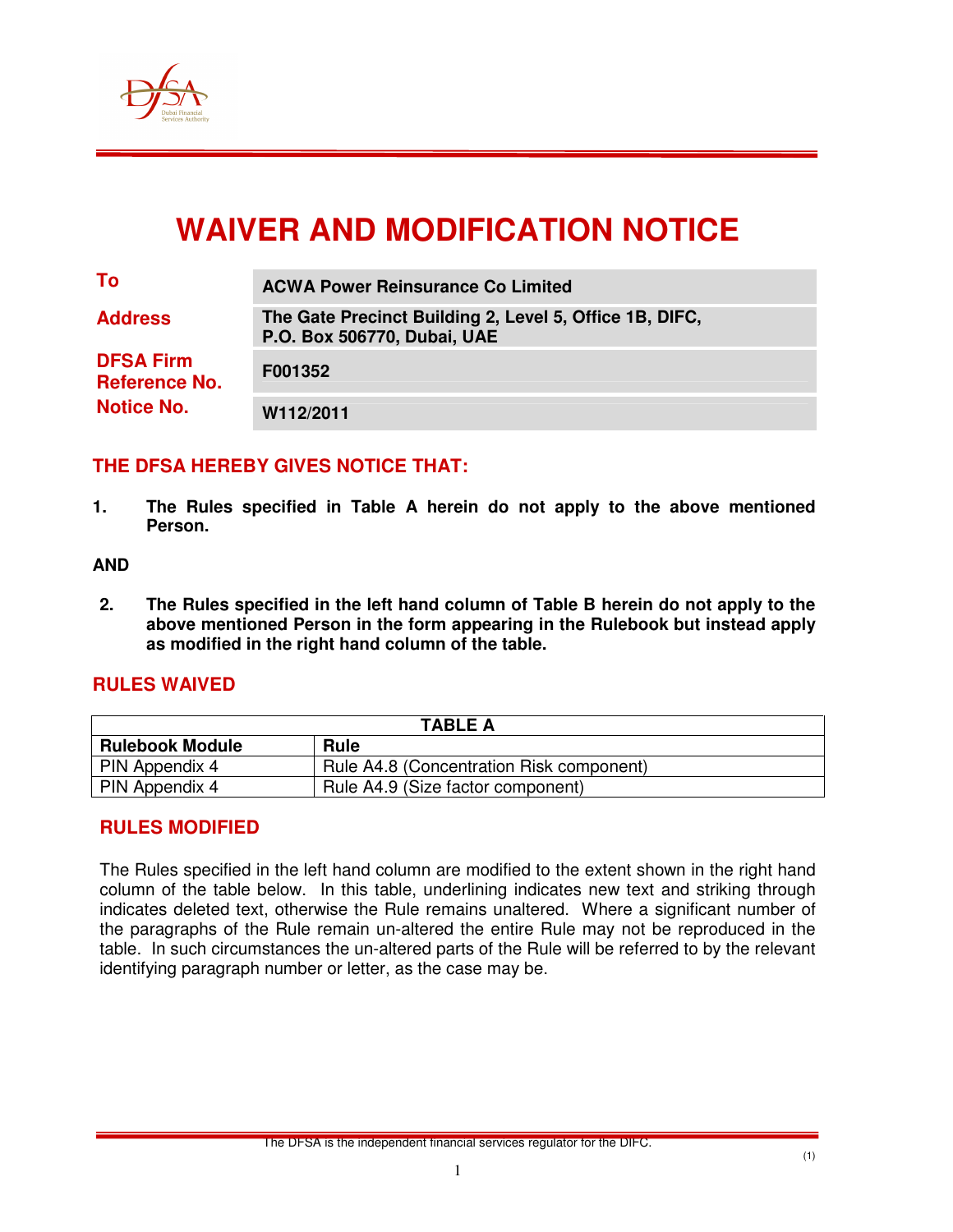

|                   | <b>TABLE B</b>                                                                                                                                                                                                                                                                  |                  |  |
|-------------------|---------------------------------------------------------------------------------------------------------------------------------------------------------------------------------------------------------------------------------------------------------------------------------|------------------|--|
| Rule              | <b>Modified Text</b>                                                                                                                                                                                                                                                            |                  |  |
| PIN 7.2.3         | Subject to $(2)$ . Egvery Insurer must provide to the DFSA as at each<br>(1)<br>reporting date a written report relating to its General Insurance<br>Business, prepared by an Actuary who has the qualifications set out<br>in section 7.5.                                     |                  |  |
|                   | An Insurer which is a Class 1 Captive Insurer shall not be required to<br>(2)<br>provide to the DFSA the written report referred to in (1) above in its<br>first two years of operation as an Authorised Firm.                                                                  |                  |  |
| <b>PIN A4.5.1</b> | Subject to Rule A4.5.2, an Insurer must calculate its investment volatility<br>risk component as the sum of the amounts obtained by multiplying the value<br>of each Invested Asset with the relevant percentage applicable to that asset<br>as set out in the following table. |                  |  |
|                   | <b>Asset</b>                                                                                                                                                                                                                                                                    | $\%$             |  |
|                   | All bonds up to 1 year to maturity<br>(a)                                                                                                                                                                                                                                       | 1.0              |  |
|                   | Bonds between 1 and 2 years to maturity<br>(b)                                                                                                                                                                                                                                  | $\overline{2.0}$ |  |
|                   | Bonds between 2 and 5 years to maturity<br>(c)                                                                                                                                                                                                                                  | 4.0              |  |
|                   | (d)<br>Bonds between 5 and 10 years to maturity                                                                                                                                                                                                                                 | 6.0              |  |
|                   | (e)<br>All other bonds                                                                                                                                                                                                                                                          | 8.0              |  |
|                   | (f)<br>Equity investments*                                                                                                                                                                                                                                                      | 15.0             |  |
|                   | Preference shares<br>(g)                                                                                                                                                                                                                                                        | 6.0              |  |
|                   | Land and buildings<br>(h)                                                                                                                                                                                                                                                       | 18.0             |  |
|                   | (i)<br>Qualifying intra-group loans                                                                                                                                                                                                                                             | 1.0              |  |
|                   | *Note: Item (f) includes equity shares, participations in<br>collective investment schemes (whether or not the<br>underlying<br>investments are<br>themselves<br>investments), participations in joint ventures, and<br>certificates of Mudaraba and Musharaka.                 | equity           |  |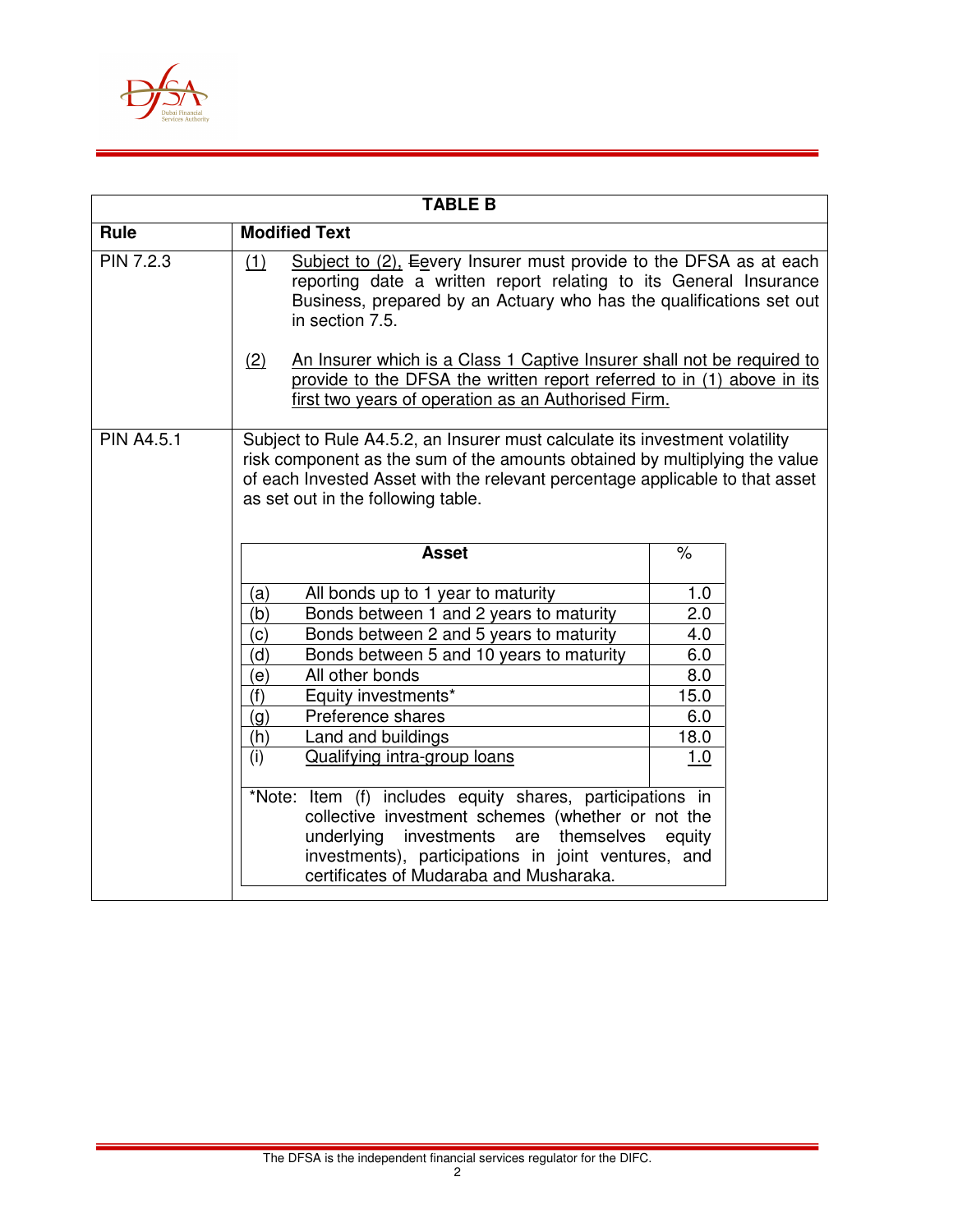

| <b>PIN A4.4.1</b> | (1) | An Insurer must calculate its default risk component as the sum of the<br>amounts obtained by multiplying the value of each asset of the Insurer<br>with the percentage applicable to that asset, as set out in the tables<br>contained in this Rule and subject to the provisions of Rules A4.4.2,<br>A4.4.5, A4.4.6 and A4.4.7. |                                                                                                                                                                                                                                                              |               |
|-------------------|-----|-----------------------------------------------------------------------------------------------------------------------------------------------------------------------------------------------------------------------------------------------------------------------------------------------------------------------------------|--------------------------------------------------------------------------------------------------------------------------------------------------------------------------------------------------------------------------------------------------------------|---------------|
|                   |     | (a)                                                                                                                                                                                                                                                                                                                               | Assets that are Invested Assets                                                                                                                                                                                                                              |               |
|                   |     |                                                                                                                                                                                                                                                                                                                                   | <b>Asset</b>                                                                                                                                                                                                                                                 | %             |
|                   |     | (a)                                                                                                                                                                                                                                                                                                                               | Bonds Rated "AAA", issued by a Government                                                                                                                                                                                                                    | 0.0           |
|                   |     |                                                                                                                                                                                                                                                                                                                                   | or Government Agency                                                                                                                                                                                                                                         |               |
|                   |     | (b)                                                                                                                                                                                                                                                                                                                               | Bonds not included in (a), Rated "A" or better                                                                                                                                                                                                               | 0.4           |
|                   |     | (c)                                                                                                                                                                                                                                                                                                                               | <b>Bond Rated "BBB"</b>                                                                                                                                                                                                                                      | 3.3           |
|                   |     | (d)                                                                                                                                                                                                                                                                                                                               | Bond Rated "BB"                                                                                                                                                                                                                                              | 7.5           |
|                   |     | (e)                                                                                                                                                                                                                                                                                                                               | Bonds Rated "B"                                                                                                                                                                                                                                              | 13.7          |
|                   |     | (f)                                                                                                                                                                                                                                                                                                                               | <b>Bonds Rated "CCC"</b>                                                                                                                                                                                                                                     | 20.2          |
|                   |     | (g)                                                                                                                                                                                                                                                                                                                               | <b>Other Rated Bonds</b>                                                                                                                                                                                                                                     | 30.0          |
|                   |     | (h)                                                                                                                                                                                                                                                                                                                               | Secured Loans - performing                                                                                                                                                                                                                                   | 2.0           |
|                   |     | (i)                                                                                                                                                                                                                                                                                                                               | Secured Loans - non performing<br>Loans to Directors of the Insurer or to                                                                                                                                                                                    | 14.0<br>100.0 |
|                   |     | (i)                                                                                                                                                                                                                                                                                                                               | Directors of related parties, or to the<br>dependent relatives of such Directors                                                                                                                                                                             |               |
|                   |     | (k)                                                                                                                                                                                                                                                                                                                               | Unsecured loans to employees (except loans<br>of less than $$1,000$                                                                                                                                                                                          | 100.0         |
|                   |     | (1)                                                                                                                                                                                                                                                                                                                               | Other bonds and loans                                                                                                                                                                                                                                        | 50.0          |
|                   |     | (m)                                                                                                                                                                                                                                                                                                                               | <b>Qualifying intra-group loans</b>                                                                                                                                                                                                                          | See Note (1)  |
|                   |     | (n)                                                                                                                                                                                                                                                                                                                               | <b>Rated money market funds</b>                                                                                                                                                                                                                              | See Note (2)  |
|                   |     |                                                                                                                                                                                                                                                                                                                                   | Note 1: The percentage for a qualifying<br>intra-group loan is determined by<br>the credit rating of the borrowing<br><u>The</u><br>loan<br>is<br>to<br>be<br>company.<br>accorded the same percentage as<br>the equivalent rated bond under (a)-<br>$(f)$ . |               |
|                   |     |                                                                                                                                                                                                                                                                                                                                   | Note 2:<br>rated<br>market<br>money<br>fund<br>A<br>instrument (of 12 months or less<br>duration) is to be accorded the same<br>percentage as the equivalent rated<br>bond under $(a)-(f)$ .                                                                 |               |
|                   |     |                                                                                                                                                                                                                                                                                                                                   |                                                                                                                                                                                                                                                              |               |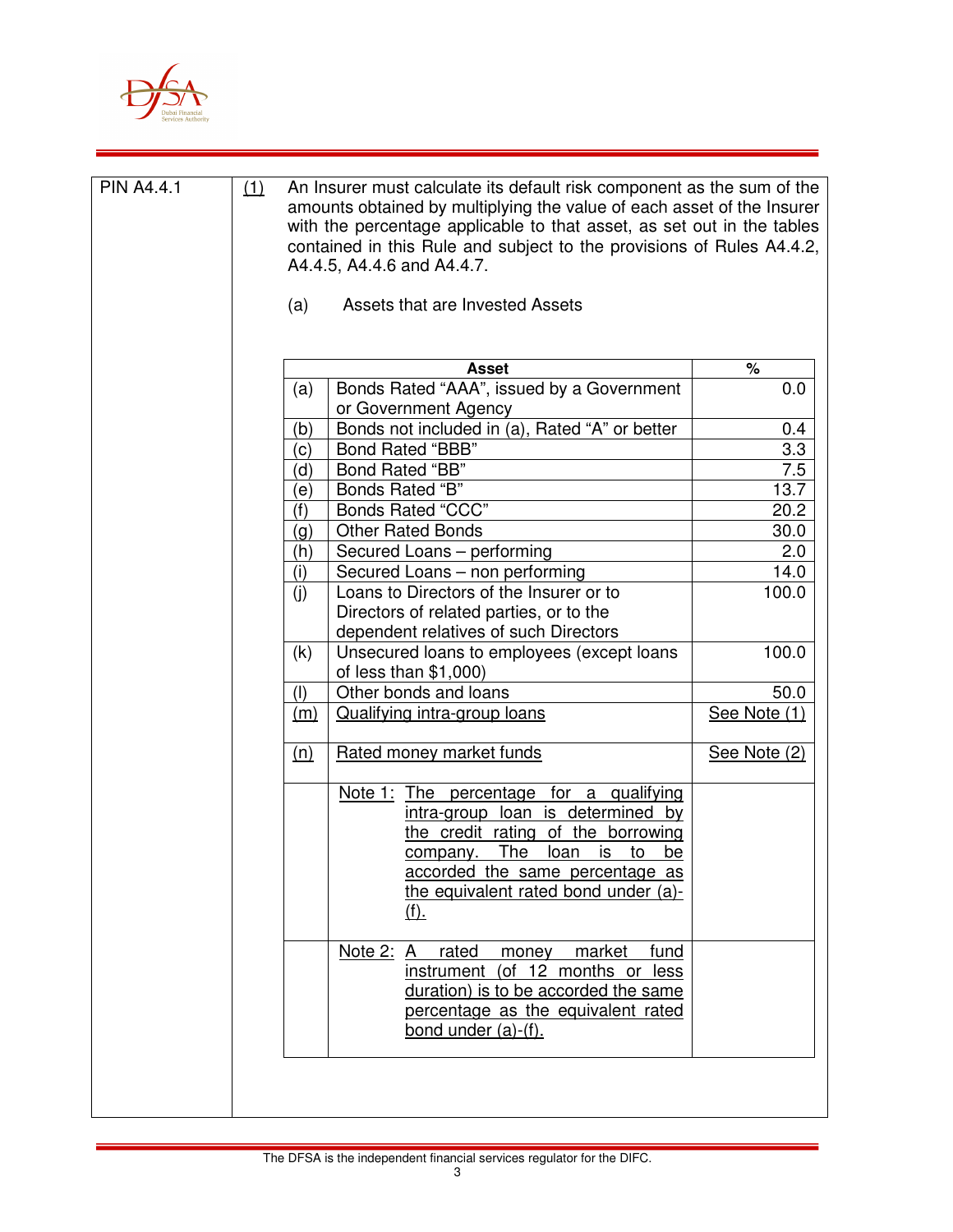

|     | (b)      | Assets that are not Invested Assets                                                                                                                                                                                                              |                      |  |
|-----|----------|--------------------------------------------------------------------------------------------------------------------------------------------------------------------------------------------------------------------------------------------------|----------------------|--|
|     |          | <b>Asset</b>                                                                                                                                                                                                                                     | $\frac{1}{\sqrt{2}}$ |  |
|     | (a)      | Reinsurance recoverable from:                                                                                                                                                                                                                    |                      |  |
|     |          | reinsurers Rated 'AAA'<br>j.                                                                                                                                                                                                                     | 0.5                  |  |
|     |          | ii.<br>reinsurers Rated 'AA'                                                                                                                                                                                                                     | 1.2                  |  |
|     |          | iii.<br>reinsurers Rated 'A'                                                                                                                                                                                                                     | 1.9                  |  |
|     |          | reinsurers Rated 'BBB'<br>iv.                                                                                                                                                                                                                    | 4.7                  |  |
|     |          | reinsurers Rated 'BB'<br>v.                                                                                                                                                                                                                      | 9.6                  |  |
|     |          | reinsurers Rated 'B'<br>vi.                                                                                                                                                                                                                      | 23.8                 |  |
|     |          | reinsurers Rated 'CCC'<br>vii.                                                                                                                                                                                                                   | 49.7                 |  |
|     |          | reinsurers Rated 'R'<br>viii.                                                                                                                                                                                                                    | 50.0                 |  |
|     |          | other reinsurers<br>ix.                                                                                                                                                                                                                          | 25.0                 |  |
|     | (b)      | Other assets                                                                                                                                                                                                                                     | 3.0                  |  |
| (2) | (a)      | For the purposes of this Rule, a Captive Insurer may treat an intra-<br>Group loan as a "qualifying intra-group loan" where the intra-Group<br>loan meets all of the following criteria:<br>the loan is made to a member of the Insurer's Group; |                      |  |
|     | (b)      | the loan repayment is for a limited period no longer than 12<br>months and no automatic rollover is permitted;                                                                                                                                   |                      |  |
|     | (c)      | the loan attracts a commercial rate of interest;                                                                                                                                                                                                 |                      |  |
|     | (d)      | the loan agreement contains a condition that the loan is<br>repayable immediately on the instruction of the DFSA; and                                                                                                                            |                      |  |
|     | (e)      | the loan has been approved by the DFSA for the purposes of<br>this Rule.                                                                                                                                                                         |                      |  |
| (3) | as cash. | An Insurer must ensure that the amounts referred to in (2)(a) are held                                                                                                                                                                           |                      |  |

# **CONDITIONS**

None

# **EFFECTIVE PERIOD**

This notice comes into effect on the date of issue of this notice and remains in force for a maximum period of two years or at such a time the firm decides to hold any risk.